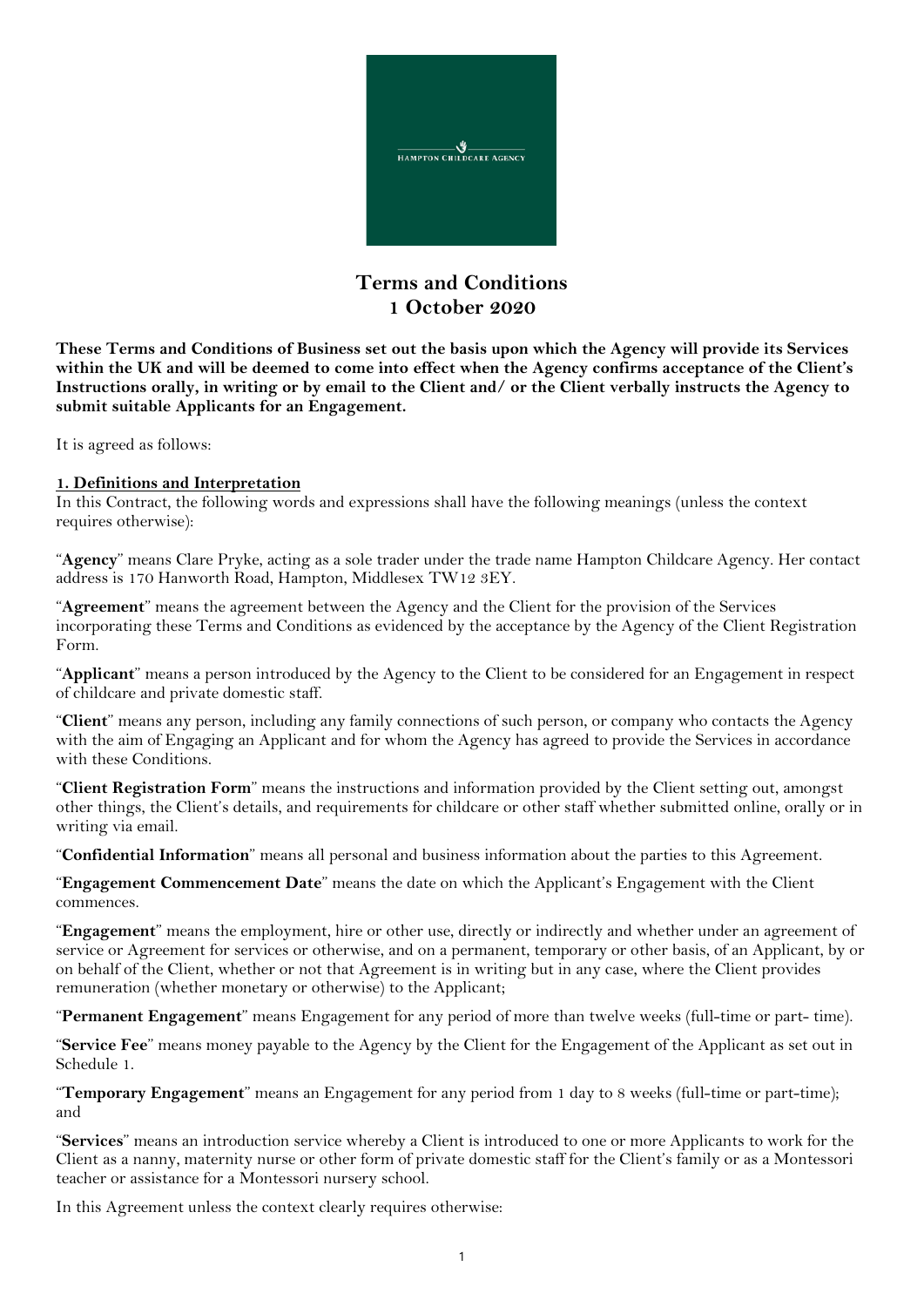

1.1. a reference to a person includes a human individual, a corporate entity and any organisation which is managed or controlled as a unit.

1.2. a reference to a person includes reference to that person's successors, legal representatives, permitted assigns and any person to whom rights and obligations are transferred or pass as a result of a merger, division, reconstruction or other re-organisation involving that person.

1.3. a reference to a "Month" means a calendar month, and "Week" means 7 consecutive days.

#### **2. Agreement**

- 2.1 The Agreement between the Agency and the Client, incorporating these Terms and Conditions, shall only come into force when the Agency confirms acceptance of the Client Registration Form orally, in writing or by email to the Client and/ or the Client verbally instructs the Agency to submit suitable Applicants for an Engagement. For the avoidance of doubt no signature is required for the Agreement to come into effect and by accepting CVs from the Agency or engaging with any Applicants proposed by the Agency, the Client will be deemed to have entered into a legally binding contract with the Agency.
- 2.2 These Terms and Conditions apply to the Agreement to the exclusion of all other terms and conditions and shall to the extent contradictory supersede any other documentation or communication between the Client and the Agency.
- 2.3 The Agency reserves the right to vary the terms of this Agreement and/or the way it provides the Services by way of written notification to the Client who shall consent to such changes (such consent shall not be unreasonably withheld or delayed) stating the date such amendments will take effect.
- 2.4 This Agreement together with any schedules (which are expressly incorporated herein), constitutes the entire Agreement between the parties and supersedes all previous agreements, understandings, and arrangements between them, whether written or oral in respect of its subject matter. The Client acknowledges that it has not entered into this Agreement in reliance on, and shall have no remedies in respect of, any representation or warranty that is not expressly set out in this Contract. The Client shall not have any claim for innocent or negligent misrepresentation on the basis of any statement in this Contract. Nothing in this Agreement purports to limit or exclude any liability for fraud.
- 2.5 The Client acknowledges that he / she understands exactly what is included in the Services and he /she is satisfied that the Services are suitable and satisfactory for his / her requirements.

#### 3 **Cancellation of Agreement**

- 3.1 If, and only if, the Client is an individual consumer, then he / she may cancel this Agreement within 14 days ("**cooling off period**") of entering into it. Accordingly, the Agency is under no obligation to commence provision of the Services until after the expiry of that cooling-off period.
- 3.2 If the Client requires the Agency to provide the Services sooner than 14 days after the Agreement has been made, he / she must instruct the Agency to do so in writing, acknowledging that he / she will lose his right to cancel upon such instruction.

#### 4 **Relationship of parties**

4.1 Nothing in this Agreement shall create a partnership or agency or the relationship of employer and employee, or other relationship between any of the parties, other than the contractual relationship expressly provided for in this Agreement.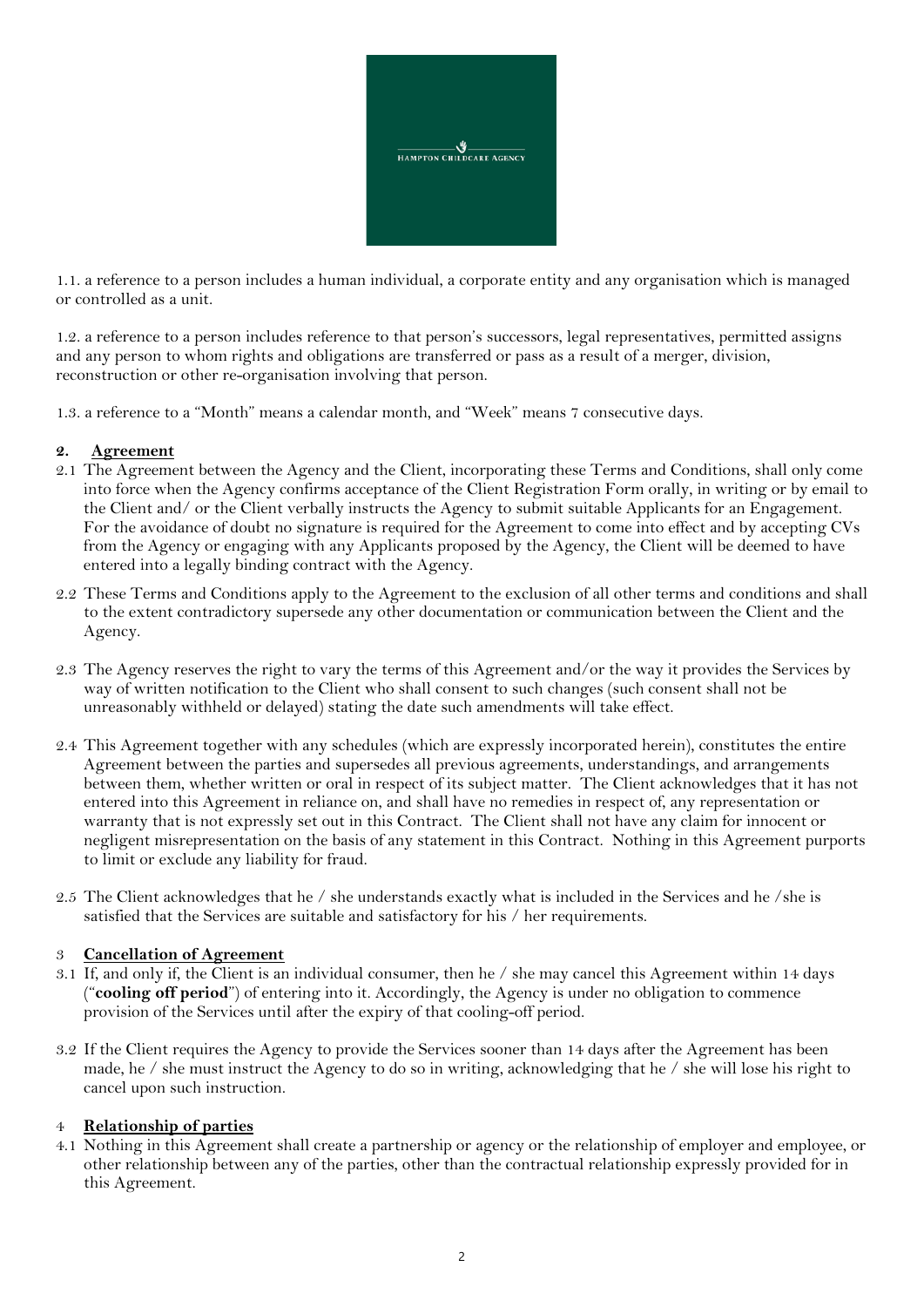

- 4.2 The Agency is an employment agency acting in accordance with The Employment Agencies Act 1973 and corresponding regulations. It acts as an intermediary which introduces Applicants to prospective clients and vice versa. The Agency has no part, contractual or otherwise, in any arrangement between the Client and the Applicant and is not an agent in law for any person.
- 4.3 Neither party shall have, nor represent that it has, any authority to make any commitment on the other party's behalf, except as expressly agreed in this Contract.
- 4.4 The Agency warrants that it has all necessary authority to perform its obligations set out in this Agreement.

### 5 **Obligations of The Client**

- 5.1 The Client accepts that the Agency acts only as an introduction agency for childcare, domestic private staff and Montessori childcare providers and therefore holds no employer responsibility for any Applicant whether introduced on a permanent agreement or a temporary basis. Furthermore, the Client accepts that the Agency has no responsibility and cannot guarantee the length an Applicant will remain within an Engagement.
- 5.2 The Client is responsible for providing a full detailed job description to the Agency in the Client Registration Form. The Client confirms that the description of work and other information that he / she has provided, or shall provide, is accurate and complete. In addition, the Client accepts that in order for the Agency to provide the Client with the Services to the best of its ability, the Agency shall be able to share limited details of the job with third parties such as Applicants or third parties such as job boards and / or partner agencies. The Agency confirms that no photos, family names or contact details shall be shared to any third parties, except Applicants that the Client wishes to interview.
- 5.3 The Client shall inform the Agency immediately should the Agency introduce an Applicant, the details of whom have already been provided to the Client by another agency or source.
- 5.4 The Client agrees to satisfy himself / herself as to the suitability of an Applicant generally and, but not limited, to the following:
- 5.4.1 taking up references, including the confirmation of any professional, academic, or other qualifications;
- 5.4.2 obtaining DBS checks criminal record checks or police checks in the relevant country and to ask to see copies of any certification obtained by an Applicant, including paediatric first aid certification;
- 5.4.3 ensuring that the Applicant can drive to the standard expected by the Client;
- 5.4.4 confirming identity and proof of address confirmation documents by sight and the Client is further advised to periodically check and retain copies of these identity documents and necessary certificates; and
- 5.4.5 obtaining any necessary medical certificate, the cost of which the Client acknowledges shall be paid by him / her if necessary.
- 5.5 The Client shall not discriminate against any Applicant and shall comply with the provisions of any antidiscrimination legislation including but not limited to the Equality Act 2010;
- 5.6 The Client and Applicant shall agree on the duties, hours, conditions and remuneration, with the help of the Agency and the offer to the Applicant shall be set out in a preliminary offer letter (prepared by the Agency, checked & signed by the Client). The Agency will present the offer letter without delay to the Applicant and retrieve their signed copy – where accepting. The offer letter is no substitute for the contract of work, which will need to be provided by the Client to the Candidate.
- 5.7 The Client shall inform the Agency within 48 hours if (a) an Engagement is accepted by an Applicant and (b) he / she engages an Applicant, giving details of: gross annual salary, start date and end date (if applicable), and whether the Engagement is permanent or temporary.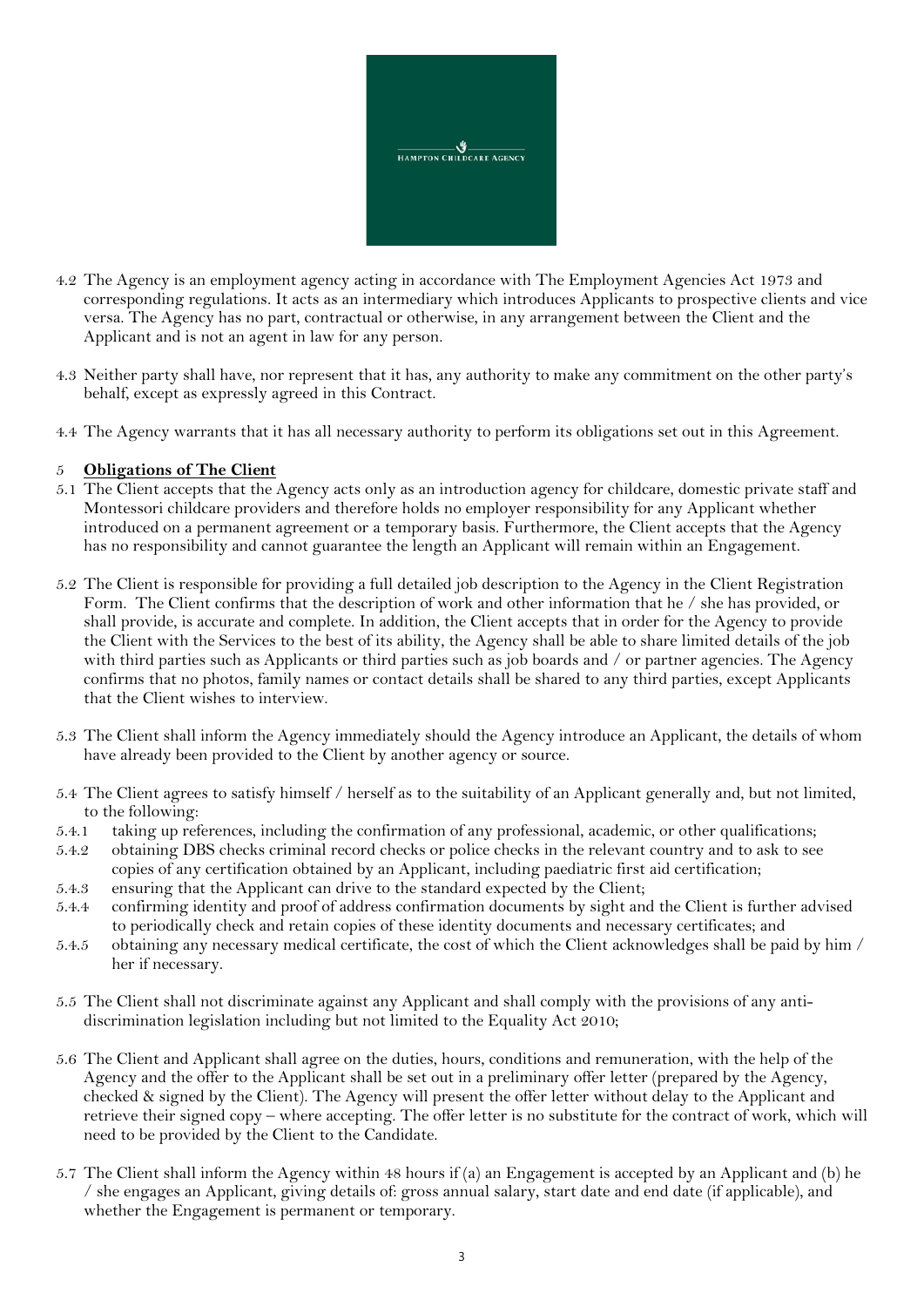

- 5.8 The Client shall pay the relevant Service Fee upon the Engagement of the Applicant in accordance with Clause 7.
- 5.9 The Client will comply with the relevant employment and tax law, including, but not limited to the provision of a contract of employment, pay slips, correct deductions for tax and national insurance, as well as any pension contributions, if the Applicant is eligible.
- 5.10 For self-employed Applicants, the Client is responsible for confirmation that the Applicant is eligible for self-employed status and should request documentation confirming self-employed status.
- 5.11 The Client is responsible for ensuring that the Applicant has current Public Liability Insurance, if required.
- 5.12 The Client warrants that he / she holds and will maintain appropriate Employer's Liability insurance for at least  $\mathcal{L}1$  million. Employer's Liability Insurance must be in place for interview and trial sessions and the Engagement of permanent, temporary and contract staff. The Client accepts responsibility for the health and safety of the Candidate working in his / her home.
- 5.13 The Client is responsible for the instruction and direction of the Applicant. The Client is responsible for ensuring that the Applicant clearly understands the needs of the Client's children, household and expected duties.
- 5.14 During the Client's Engagement of the Applicant, the Client will ensure that the Applicant is provided with a suitable and safe working environment which in no way may compromise and affect the welfare of the Applicant and will ensure that the place of work is clean and hygienic and complies with appropriate health and safety laws;
- 5.15 For live in positions, the Client must ensure
- 5.15.1 adequate household insurance is in place to protect the Applicant's possessions; and
- 5.15.2 provision of suitable live-in accommodation to the Applicant, including, without exception, a bedroom for exclusive use and proper access to a bathroom.
- 5.16 The Client agrees that for the purpose of providing the Services, the Agency can use any medium to find a suitable Applicant or to advertise vacancies including the Internet.
- 5.17 The Client agrees not to enter into any relationship with the Applicant that may be detrimental to the interest of the Agency during this agreement or within one year from the date of its termination.
- 5.18 In the event that the Client interviews an Applicant and chooses not to proceed with that Applicant in terms of offering or entering into an Engagement, the Client shall not within a six month period from the date of the original interview engage such an Applicant without informing the Agency first.

#### 6 **Agency Obligations**

- 6.1 The Agency shall take reasonable endeavours to introduce to the Client, Applicants which the Agency considers suitable to be either employed by the Client on a permanent or temporary basis or engaged as a babysitter, proxy parent, emergency nanny or as overnight care as required in the Client Registration Form and perform the additional services as further set out in this Clause.
- 6.2 The Agency shall request Applicants to provide; -
- 6.2.1 An up-to-date CV;
- 6.2.2 Original Government issued identity documents and address check documents;
- 6.2.3 Relevant certificates;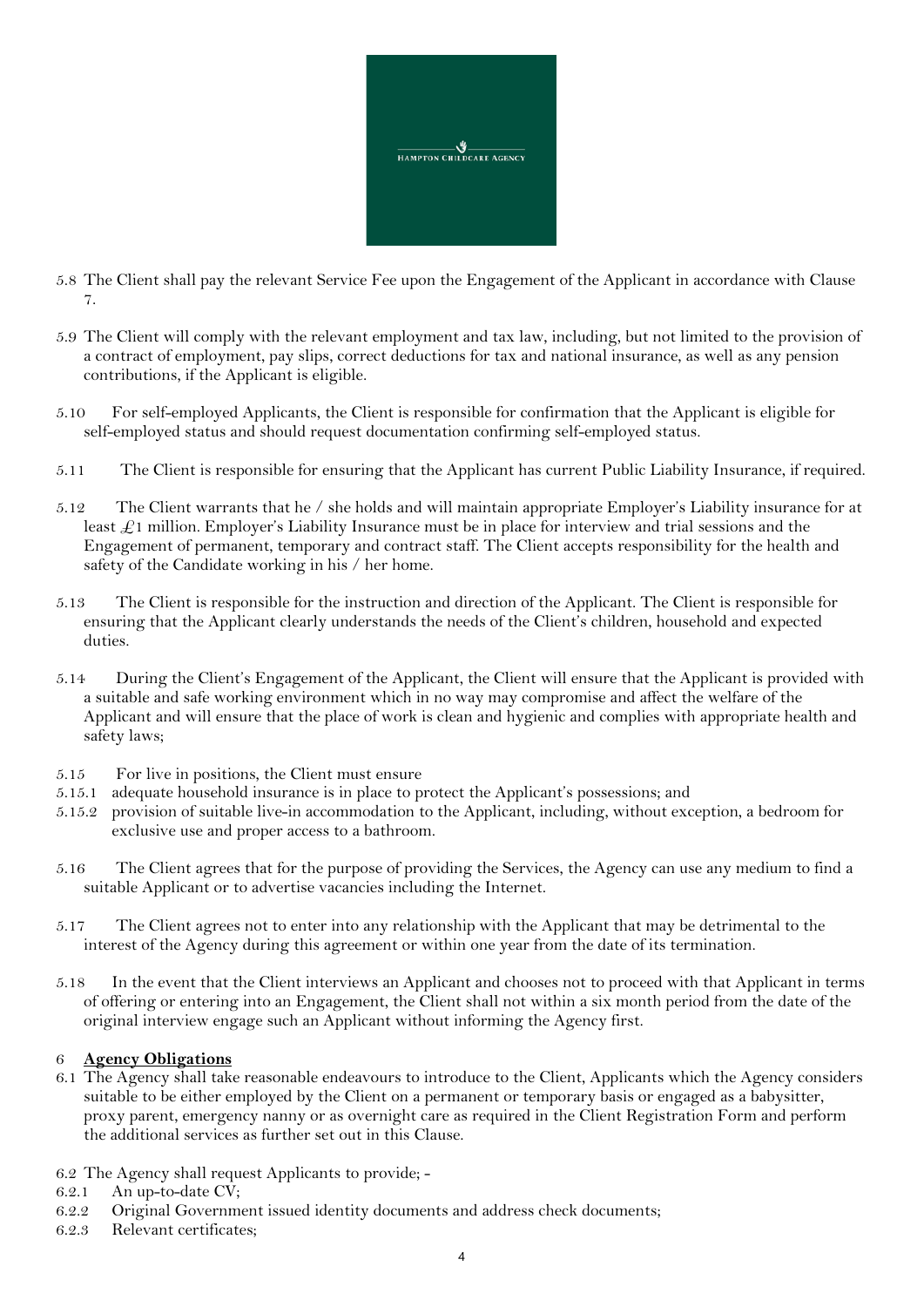

- 6.2.4 DBS certification or other relevant police check from another country; and
- 6.2.5 Referee contact details.
- 6.3 The Agency will inform the Client as to the status of each of the above documents set out in Clause 6.2.2- 6.2.5 prior to any decision to Engage. In the event that, for example, the DBS is in progress at the time an offer is made, the Agency shall recommend that an Engagement does not commence until the DBS certification is received and is deemed acceptable. If the Client moves forward and commences Engagement before the DBS or any of the other relevant documents are received, then the decision rests exclusively with the Client as to whether such Engagement should proceed. For the avoidance of doubt, the relevant Service Fee would still be due to be paid in such circumstances.
- 6.4 The Agency does not give any warranty as to the accuracy of the information supplied to them by the Applicant and which is then transferred to the Client.
- 6.5 The Agency takes reasonable steps to ensure that both the Applicant and the Client are aware of requirements imposed by law or professional bodies to enable the Applicant to work for the Client in the capacity of the position that the Client wishes to fill.
- 6.6 Time for commencement shall not be of the essence of the Agreement and the Agency shall not be held liable for any loss, costs, damages, charges, or expenses caused directly or indirectly by any delay in the Services.

# 7 **Fee and payment**

- 7.1 The Service Fee becomes due and payable when an Applicant accepts an offer of Engagement either by verbal or by written agreement, and not at the commencement of Engagement. The Agency will raise an invoice upon the Applicant's acceptance of an offer of Engagement from the Client, whether that offer is given verbally or in writing. For the avoidance of doubt, such Service Fee is due and payable by the Client within five days of the date of the invoice even if the Client has not notified the Agency of the Engagement. The Agency accepts payment by bank transfer.
- 7.2 The Service Fees shall be as set out in Schedule 1.
- 7.3 VAT, if applicable, shall be charged on all fees due and payable under these terms and conditions.
- 7.4 In the event that an Applicant is engaged on a Temporary Engagement and such Engagement is extended by the Client, or the Client Engages the Applicant within 6 months of the original Engagement, the Client shall be liable to pay the difference between the fee payable for the Temporary Engagement (less any amount already paid by the Client, if applicable) and the fee for the Permanent Engagement in accordance with Clause 7.6 or a further fee for a Temporary Engagement.
- 7.5 If the Client or a member of the Client's family or any acquaintance or associate of the Client, passes on the details of an Applicant to any other person or persons within 12 months of the Applicant's introduction to the Client by the Agency, resulting in the Engagement of the Applicant, the Client shall be liable for payment of 10% of the Applicant's gross annual salary as a consequential fee.
- 7.6 The Client agrees to inform the Agency immediately if an Applicant introduced by the Agency has already been introduced by a third party. If the Client fails to inform the Agency and the Applicant is engaged, the Client shall be liable to pay the Service Fee to the Agency.
- 7.7 Should the Client be found to have engaged an Applicant who had been introduced to them by the Agency within 12 months of the introduction, the Client shall be liable to pay the applicable Service Fee in full and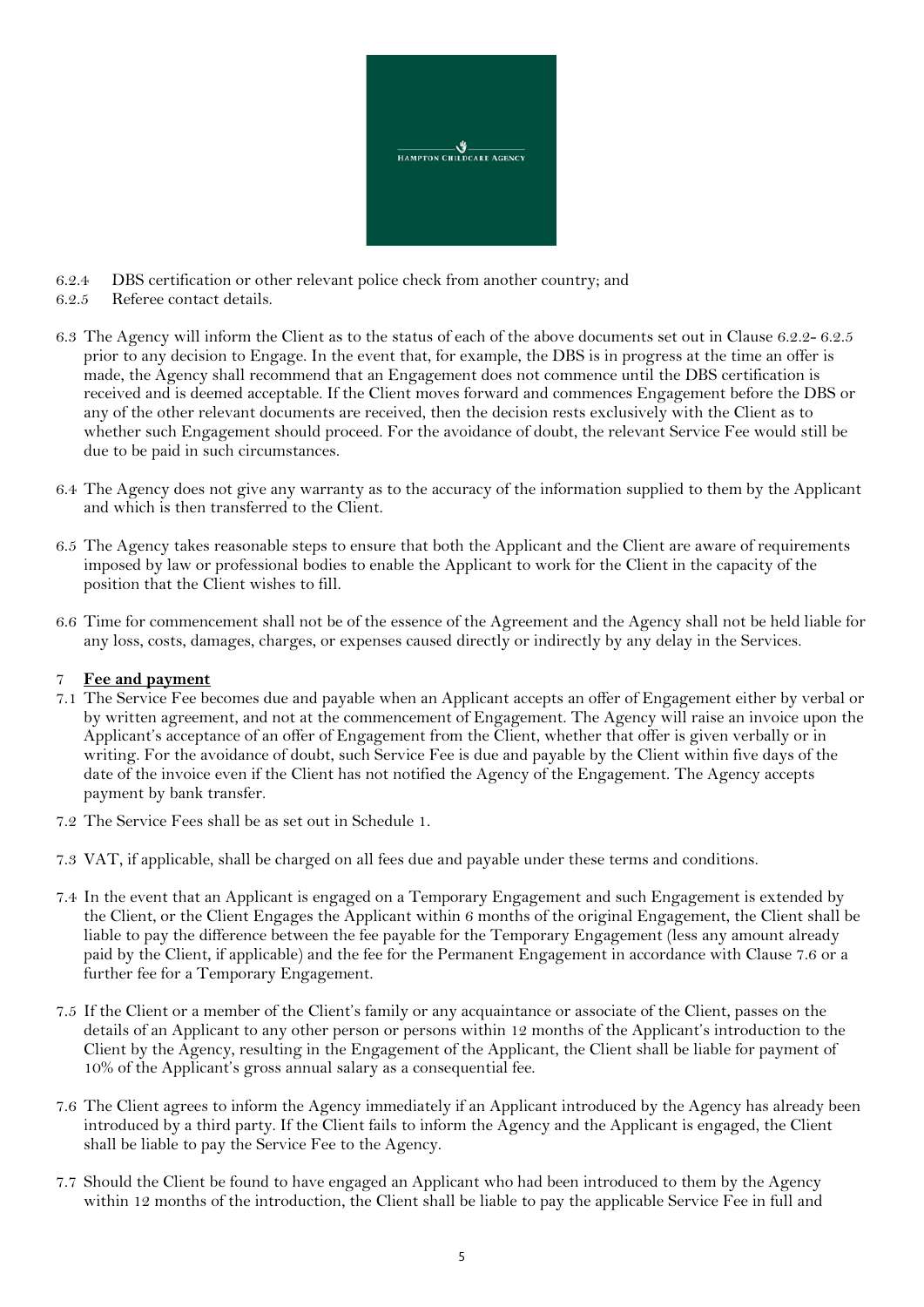

within 7 days. The Client will have no recourse to any previously offered discounts or free replacements.

- 7.8 Should the Client decide to withdraw the offer of Engagement after an offer of Engagement has been accepted by the Applicant and the invoice has been raised, no refund shall be made, and the amount shall remain due and payable regardless. The Agency may offer a discount at its sole discretion.
- 7.9 Payment is due by the Client within five working days of the date of any invoice. Timing of payment of the Service Fee shall be of the essence.
- 7.10 The Agency reserves the right to charge the Client interest in respect of any late payment of any sum due under this Agreement at the rate of 10 per cent per annum above the base rate of Bank of England, from the due date until receipt of payment. If the Client fails to pay the Service Fee within 10 days of the due date set out in the invoice, the Agency reserves the right to charge the Client an administration fee of  $\mathcal{L}_{50.00}$  in addition to the interest accruing on the outstanding amount in consideration of the time taken to follow up and receive payment as due and payable. The Client will not be entitled to a free replacement in accordance with Clause 8 once the due date for payment has passed.

#### 8 **Refund / Replacement Applicant**

- 8.1 These provisions apply in the event that the Applicant does not commence Engagement with the Client after accepting an offer of employment or the Applicant leaves the Engagement of the Client within either the first 6 weeks (other than as a result of a breach by the Client of the contract of employment between the Client and the Applicant) or a result of the Client's dismissal of the Applicant other than for reasons of gross misconduct on the part of the Nanny ("gross misconduct" being as determined in accordance with guidance set out by ACAS)).
- 8.2 The Agency shall not provide details of any potential replacement Applicant unless the Client fulfils following conditions:
- 8.2.1 the Client has informed the Agency, in writing, within seven days of such termination;
- 8.2.2 the Client has paid the Service Fee in full and such amount has been received by the Agency prior to the Applicant starting an Engagement;
- 8.2.3 the terms of the Engagement have not changed, including the working conditions, the job description and the location;
- 8.2.4 it is not in breach of any UK employment law and/or contract with the Applicant;
- 8.2.5 the Client does not retain the services of that Applicant in any other capacity; and
- 8.2.6 the Client is looking for a new applicant and it has given a period of four weeks to the Agency to put forward potential replacement Applicants.
- 8.3 If at the Agency's discretion the Client has fulfilled the conditions set out above, then it shall put forward details of a replacement Applicant on following terms:
- 8.3.1 the Agency will run its search for up to one month after the Client has received notification of termination;
- 8.3.2 the Agency shall introduce a maximum number of three replacement Applicants. For the avoidance of doubt, in the event that the Client does not Engage one of the replacement Applicants provided, no refund will be provided; and
- 8.3.3 after Engagement of one of the replacement Applicants, the Agency shall have no further obligation to the Client.
- 8.4 If the Agency fails to find a suitable Applicant or is for any other reason unable to provide a replacement Applicant within one month, the Agency will offer a refund based on the following (subject to a minimum retention Service Fee of  $\text{\textsterling}250$ :
- 8.4.1 Applicant leaves within 2 weeks: 75% refund
- 8.4.2 Applicant leaves within 2-4 weeks: 50% refund
- 8.4.3 Applicant leaves within 4-6 weeks: 25% refund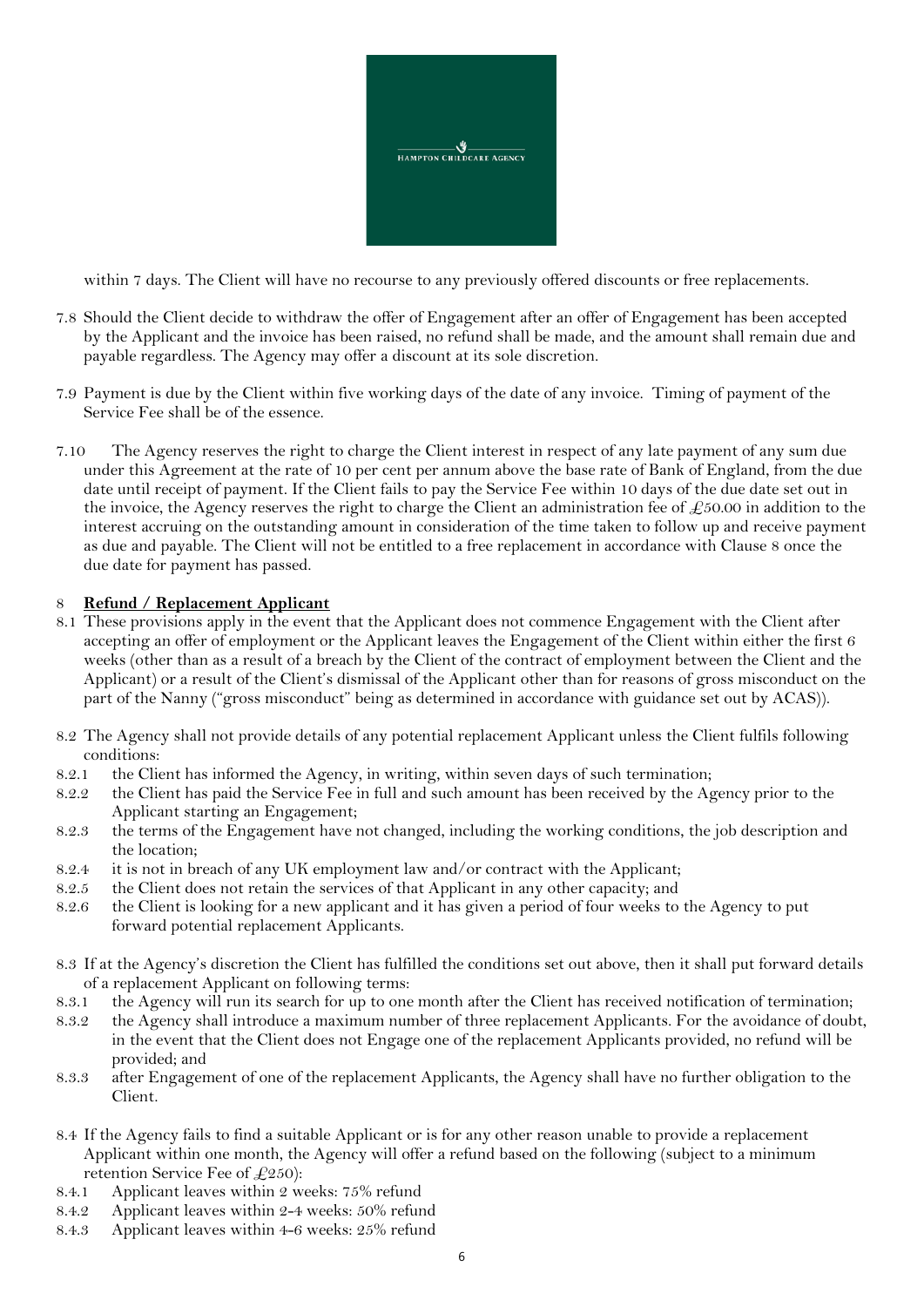

- 8.5 The Client shall use all reasonable endeavours to read and assess the details of any replacement Applicants within 48 hours of receipt. Failure to respond to the Agency regarding any potential replacement Applicants may result in withdrawal of a free replacement.
- 8.6 If the Client makes an offer to a replacement Applicant and the Engagement fails to materialise, then no further free replacements will be provided.
- 8.7 If the Client cancels an Engagement with an Applicant once an Engagement has been agreed, it shall pay the Applicant one week's salary to compensate the Applicant for loss of earnings.
- 8.8 No replacement or refund will be offered by the Agency unless the full Service Fee has been paid by the Client.

#### 9 **Confidentiality**

- 9.1 The Agency only collects personal information for the legitimate business purpose of introducing childcare professionals and domestic private staff to Clients and finding positions on a temporary and /or permanent basis for Applicants. All information received is treated as private and confidential, and all steps are taken to ensure that information is protected from unauthorised viewing by up to date computer protection. All personal details on paper are securely stored and shredded when they are no longer required for legitimate business reasons. Personal Information is only kept for the period of time necessary in accordance with Data Protection Legislation (as defined in Clause 10). For the purposes of Data Protection Legislation, the Client shall be deemed to have consented to the processing of his / her all or any personal data (in manual, electronic or any other form) relevant to this Contract, by the Agency and/or any agent or third party nominated by the Agency in order for the Agency to comply with its contractual obligations under this Agreement. The Client is referred to the Agency's privacy policy available on the Agency's website or direct from the Agency.
- 9.2 Each party to this Agreement undertakes for the benefit of the other that he / she will not:
- 9.2.1 divulge to any person whatever or otherwise make use of any Confidential Information relating to the other, which he / she learns as a result of this Agreement or any circumstance flowing from the contract; and
- 9.2.2 post any text, nor image, nor audio-visual material, on any social network or other public place which could be hurtful, embarrassing or damaging to the other party.
- 9.3 The parties agree that any economic loss, loss of opportunity, business or goodwill and/or of damage to reputation or professional standing arising directly or indirectly, foreseeable or not from a breach of the above provisions must be compensated on the basis of the effect on the damaged party and the parties hereby acknowledge that damages may not be an adequate remedy for such breach and each party will be entitled to see the remedies of an injunction, specific performance and other equitable relief for any threatened or actual breach of this clause 9. The Client accepts personal liability for compliance with these provisions by his / her children of any age, other members of his family and domestic staff.
- 9.4 If the Client passes confidential information on to a third party resulting in the engagement of an Applicant by a third party within 1 year of the Client being introduced to the Applicant then the relevant Service Fee shall become payable by the Client.
- 9.5 The obligations contained within this clause 9 shall survive termination of this Agreement for a period of five years from the date of such termination.

#### 10 **DATA PROCESSING**

"Data Protection Legislation" means all applicable data protection and privacy legislation in force from time to time in the UK including the General Data Protection Regulation ((EU) 2016/679); the Data Protection Act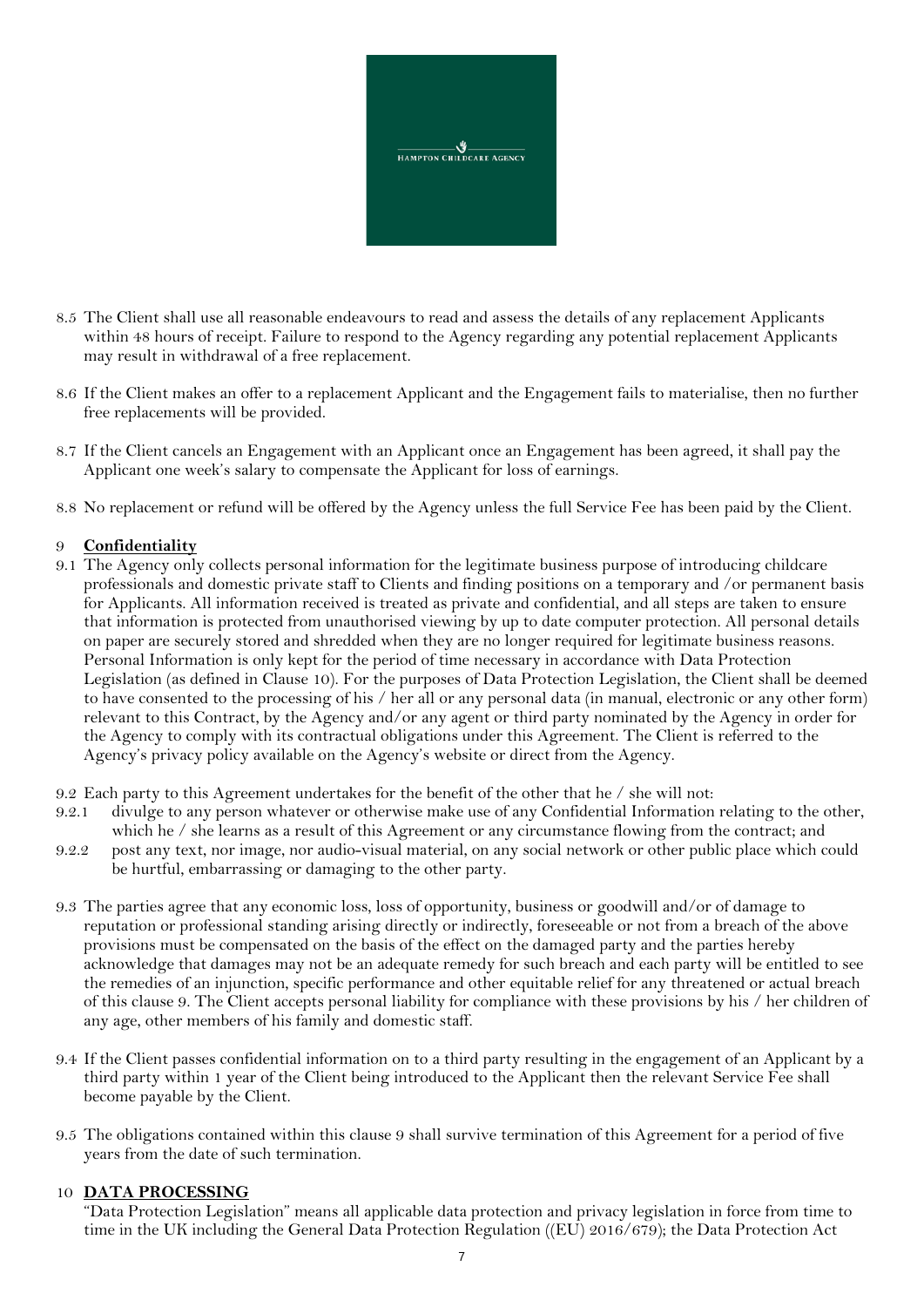

2018; the Privacy and Electronic Communications Directive 2002/58/EC (as updated by Directive 2009/136/EC) and the Privacy and Electronic Communications Regulations 2003 (SI 2003/2426) as amended.

- 10.1 The parties acknowledge that for the purposes of the Data Protection Legislation, the Client is the data controller and the Agency is the data processor (where Data Controller and Data Processor have the meanings as defined in the Data Protection Legislation).
- 10.2 The Agency shall, in relation to any Personal Data (as defined in the Data Protection Legislation) processed in connection with the performance by the Agency of its obligations under this agreement:
	- a) process that Personal Data only on the written instructions of the Client for the purposes of carrying out a childcare search or other private staffing search in accordance with the terms of this agreement unless the Agent is required by the laws of any member of the European Union or by the laws of the European Union applicable to the Agent to process Personal Data (Applicable Laws). Where the Agent is relying on laws of a member of the European Union or European Union law as the basis for processing Personal Data, the Agent shall promptly notify the Client of this before performing the processing required by the Applicable Laws unless those Applicable Laws prohibit the Agent from so notifying the Client;
	- b) ensure that it has in place appropriate technical and organisational measures, to protect against unauthorised or unlawful processing of Personal Data and against accidental loss or destruction of, or damage to, Personal Data, appropriate to the harm that might result from the unauthorised or unlawful processing or accidental loss, destruction or damage and the nature of the data to be protected, having regard to the state of technological development and the cost of implementing any measures (those measures may include, where appropriate, pseudonymising and encrypting Personal Data, ensuring confidentiality, integrity, availability and resilience of its systems and services, ensuring that availability of and access to Personal Data can be restored in a timely manner after an incident, and regularly assessing and evaluating the effectiveness of the technical and organisational measures adopted by it);
	- c) ensure that all personnel who have access to and/or process Personal Data are obliged to keep the Personal Data confidential;
	- d) assist the Client in responding to any request from a Data Subject and in ensuring compliance with its obligations under the Data Protection Legislation with respect to security, breach notifications, impact assessments and consultations with supervisory authorities or regulators;
	- e) notify the Client without undue delay on becoming aware of a Personal Data breach;
	- f) at the written direction of the Client, delete or return Personal Data and copies thereof to the Client on termination of the agreement unless required by Applicable Law to store the Personal Data; and
	- g) maintain complete and accurate records and information to demonstrate its compliance with this clause.

#### 11 **Disclaimers and limitation of liability**

- 11.1 All implied conditions, warranties and terms are hereby excluded from this Contract.
- 11.2 In providing the Services, the Agency is committed to maintain a high level of service and efficiency. However, the Service is dependent upon the accuracy of information provided by the Client which is beyond the control of the Agency. Therefore, any decision as to the suitability of an Applicant and the decision to Engage an Applicant is sole discretion of the Client. The Agency does not accept responsibility and shall not be liable for any loss that the Client may incur directly or indirectly, as a result of using the Agency's Services.
- 11.3 The Agency shall not be liable to the Client for loss arising from or in connection with representation contracts, statements or undertakings made prior to the date of this Contract.
- 11.4 The Agency shall not be liable to the Client for any loss or expense which is
- 11.4.1 indirect or consequential loss; and/or
- 11.4.2 economic loss or other loss of revenue, turnover, profits, business, or goodwill; and/or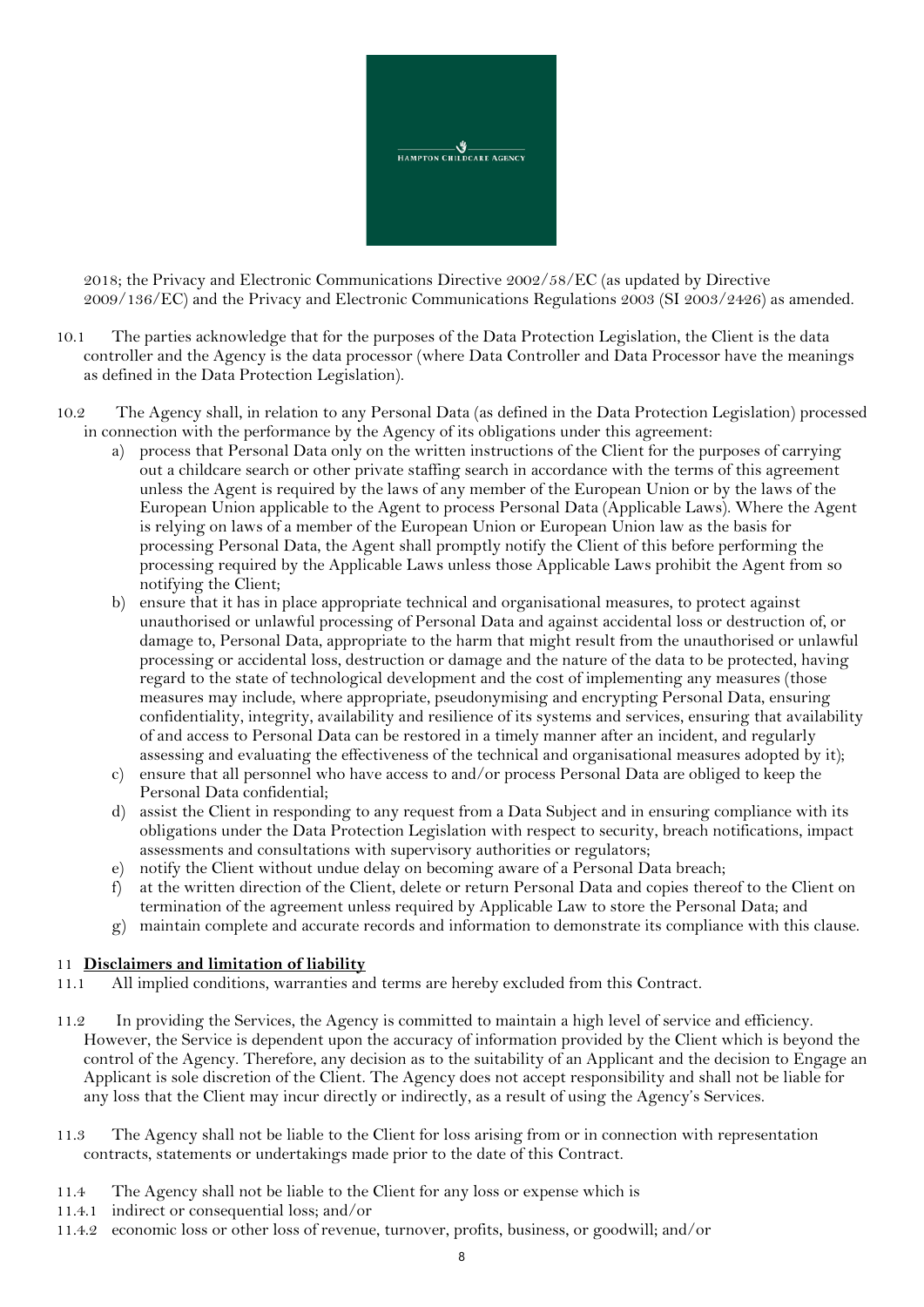

- 11.4.3 loss or damage suffered by the Client as a result of an action brought by third party; and/or
- 11.4.4 loss or damage caused during the Engagement of the Applicant or any act, omission, or negligence of such Applicant.
- 11.5 The Agency does not exclude or restrict liability for death or personal injury resulting from its negligence.
- 11.6 Particulars of Applicants, their profiles and other information provided by the Agency are prepared in good faith and solely for the Client's guidance. No liability, howsoever arising shall be accepted by the Agency for the accuracy or completeness of any Applicant's profile.
- 11.7 The maximum limit of the liability of the Agency to the Client, whether in contract, tort, negligence, breach of statutory duty or otherwise shall not exceed the sum of  $\pounds$ 1,000.

#### 12 **Termination**

- 12.1 The Agency may terminate this Agreement at any time, for any reason, with immediate effect by sending notice in writing to that effect. The Client shall remain liable for any outstanding Fees that are due and payable as at the date of termination.
- 12.2 The termination of this Agreement by this paragraph shall be without prejudice to any other right or remedy to which a party may be entitled.
- 12.3 There shall be no re-imbursement or credit if the Agency decides in its absolute discretion that the Client has failed to comply with any of the terms of this Contract.
- 12.4 Notwithstanding termination of this Agreement for whatever reason, all the provisions that are intended to operate or have effect after termination or expiration shall continue in full force and effect.
- 12.5 The Client agrees that he will not during this Agreement and within one year of its termination, by any means and neither for himself nor for any other person, directly or indirectly, advise, instruct, do or assist in any activity, the effect of which is to compete with the Agency.

#### 13 **Indemnity by the Client**

- 13.1 The Client agrees to indemnify the Agency against all costs, claims, demands, proceedings (civil or criminal), penalties, fines, losses, damages, and expenses arising directly or indirectly from:
- 13.1.1 the Client's breach of this Contract; and/or
- 13.1.2 any act, omission, or default by the Client, any of its agents, employees, contractors, children of any age, other members of his family and domestic staff.

#### 14 **Miscellaneous matters**

- 14.1 If any term or provision of this Agreement is at any time held to be void, invalid or unenforceable, then it shall be treated as changed or reduced, only to the extent necessary to bring it within the laws of that jurisdiction and to prevent it from being void and it shall be binding in that changed or reduced form. Subject to that, each provision shall be interpreted as severable and shall not in any way affect any other of these terms.
- 14.2 No failure or delay by any party to exercise any right, power or remedy will operate as a waiver of it nor indicate any intention to reduce that or any other right in the future.
- 14.3 Neither party shall be liable for any failure or delay in performance of this Agreement which is caused by circumstances beyond its reasonable control.